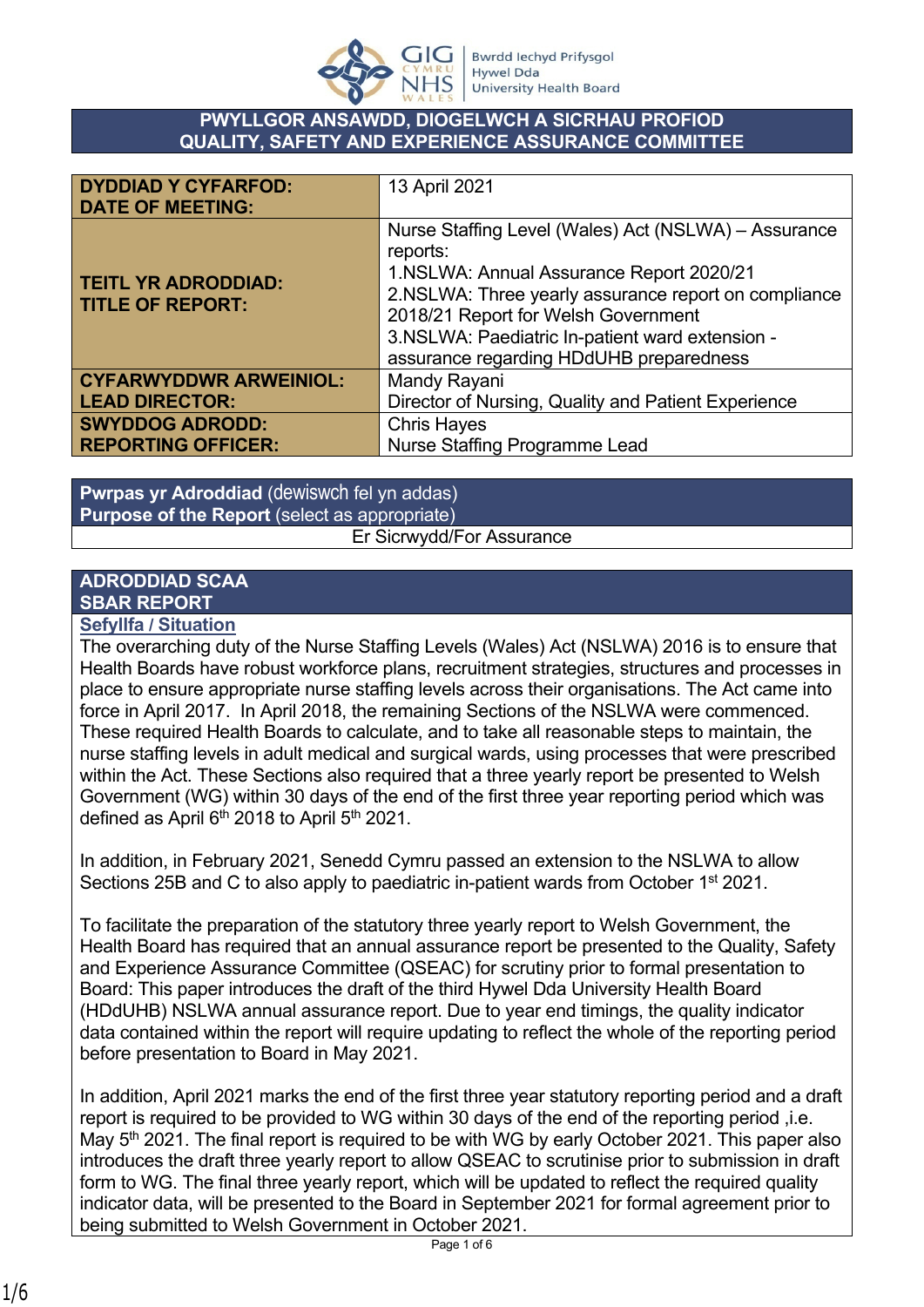Finally, as a result of the areas covered by the Act extended to commence on October 1<sup>st</sup> 2021, QSEAC is provided, for assurance purposes, with a current picture of the Health Board's 'state of readiness' as it prepares to be compliant with the statutory requirements by the date of commencement.

The Committee is asked to formally receive and take assurance from the following reports:

- the draft 2020-21021 Nurse Staffing levels (Wales) Annual Assurance Report (agenda item 3.2.1) prior to the final report being presented to Board in May 2021;
- the draft 2018-2021 Three vearly assurance report on compliance with the NSLWA: Report for Welsh Government (agenda item 3.2.2) ; and
- a report detailing the current state of preparedness within the Health Board for the extension of the second duty of the NSLWA to paediatric in-patient wards (agenda item 3.2.3).

### **Cefndir / Background**

The NSLWA has five sections:

- I. Section 25A of the NSLWA relates to the overarching responsibility placed upon each Health Board, requiring Health Boards and Trusts to ensure that they have robust workforce plans, recruitment strategies, structures and processes in place to ensure appropriate nurse staffing levels across their organisations. This duty came into effect in April 2017.
- II. Section 25B requires Health Boards/Trusts to calculate and take reasonable steps to maintain the nurse staffing level in all adult acute medical and surgical wards. Health Boards/Trusts are also required to inform patients of the nurse staffing level. This is also referred to as (one of) the second duties of the NSLWA.
- III. Section 25C requires Health Boards/Trusts to use a specific method to calculate the nurse staffing level in all adult acute medical and surgical wards. These duties came into effect in April 2018. This is referred to as the second duty of the NSLWA.
- IV. Section 25D of the Act requires that Welsh Government devised statutory guidance to support the NSLWA. The initial statutory guidance document was issued in 2017 with a revised document issued in February 2021 to reflect the extension of the NSLWA to include paediatric in-patient wards. An operational handbook to support NHS Wales organisations in implementing the NSLWA across adult medical and surgical in-patient wards was issued in March 2018 and it is anticipated that this will be supplemented with a paediatric in-patient ward operational handbook, to be issued prior to October 1st 2021.
- V. Section 25E requires Health Boards/Trusts to report their compliance in maintaining the nurse staffing level for all wards to which Section 25B pertains. The Health Board must submit a three-yearly report to Welsh Government with the requirement to present an annual report to Board outlining compliance with the nurse staffing levels, the impact upon the quality of care where the nurse staffing level was not maintained, and the actions required in response to this.

The Board's specific responsibilities under the NSLWA are to:

- Identify a designated person (or provide a description of such a person);
- Determine ward areas to which Section 25B applies:
- Receive and agree written reports from the designated person on the nurse staffing level that has been calculated for each ward to which Section 25B pertains;
- Ensure that operational systems are in place to record and review every occasion when the number of nurses deployed varies from the planned roster; and
- Agree the operating framework, which will specify the systems and processes to ensure that all reasonable steps are taken to maintain the nurse staffing level on both a long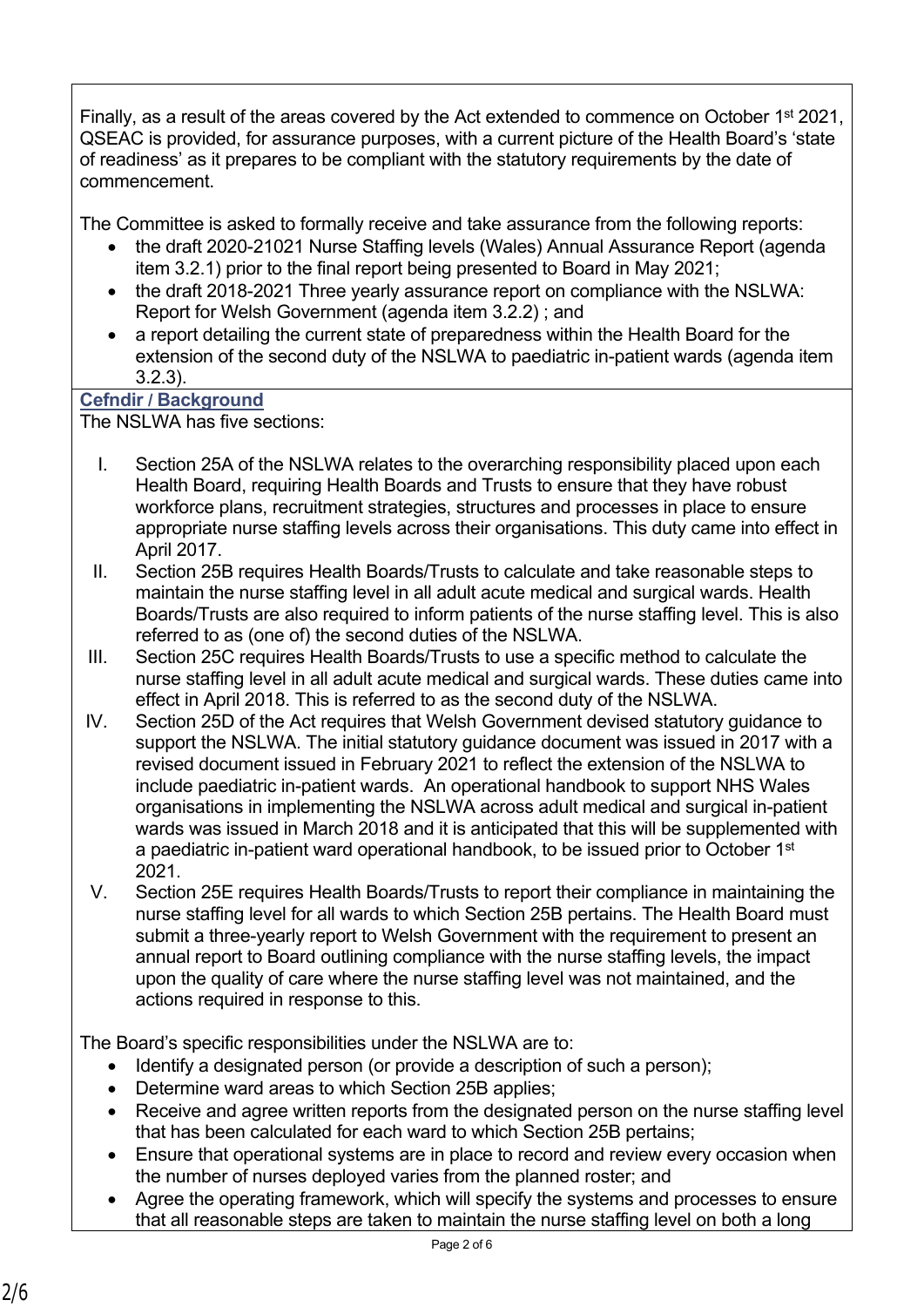term and a shift-by-shift basis; and specify the arrangements for informing patients of the nurse staffing.

**Asesiad / Assessment**

## **I. The 2020-2021 Nurse Staffing Levels (Wales) Act Annual Assurance Report**

The report, presented at agenda item 3.2.1, has been completed against a template agreed within the national Nurse Staffing Programme. Using this template, the report sets out the way in which HDdUHB met the various statutory requirements of the NSLWA during 2020-21. Inevitably, due to the COVID-19 pandemic, there were some variations from previous annual reports in terms of how the NSLWA was applied during this period.

For ease of navigating the full report, and assisting Committee Members to draw assurance, reference to the key element of the statutory requirements that each numbered section of the report is seeking to address, together with a brief synopsis of the aim of the evidence required within each numbered section, is provided in bold below:

- **4. Section 25A**, which addresses the Health Board's/Trust's overarching responsibility to ensure appropriate nurse staffing levels in any area where nursing services are provided or commissioned, in addition to the detailed requirements relating to adult medical and surgical wards (page 1-10 of the report).
- **5.** HDdUHB contribution to the national Nurse Staffing Programme workstreams (Page 10- 13)
- **6.** The **actions taken in relation to calculating** the nurse staffing level on wards where section 25B applies (page 13-15).
- **7.** The use made of **the triangulated approach** to calculate the nurse staffing level on section 25B wards; and the use made of the principles underpinning this approach to provide the foundation for the work being undertaken to ensure appropriate nurse staffing levels are calculated for all areas where nursing services are provided (page 16- 17).
- **8.** How HDdUHB's responsibilities **to inform patients** about nurse staffing levels are being met (page 17).
- **9.** The **extent to which the nurse staffing (WTE establishments) have been maintained** in Section 25B wards (page 18-20).
- **10.**The **extent to which the nurse staffing levels (planned rosters) have been maintained** (page 20-21)
- **11.**The robustness of the systems and processes in place for ensuring that **all reasonable steps to maintain the nurse staffing levels** are taken (page 21- 24).
- **12.**The **impact on care quality** as a result of not maintaining the nurse staffing levels (page 24-25).
- **13.**The **actions taken when nurse staffing levels have not been maintained**, both in relation to specific incidents\* and when considering the more strategic challenges in maintaining the calculated staffing levels (page 25-27).
- **14.**The conclusions from the Health Board's experience during the 2020-2021 period and recommendations for actions in the coming year

QSEAC is asked to note, in particular, the emerging picture described in the section relating to the impact on care quality due to not maintaining the nurse staffing levels (page 24-25). The incidents/complaints which need to be reported under the NSLWA are the number of serious incidents/complaints where failure to maintain the nurse staffing level was considered to have been a factor in the following circumstances: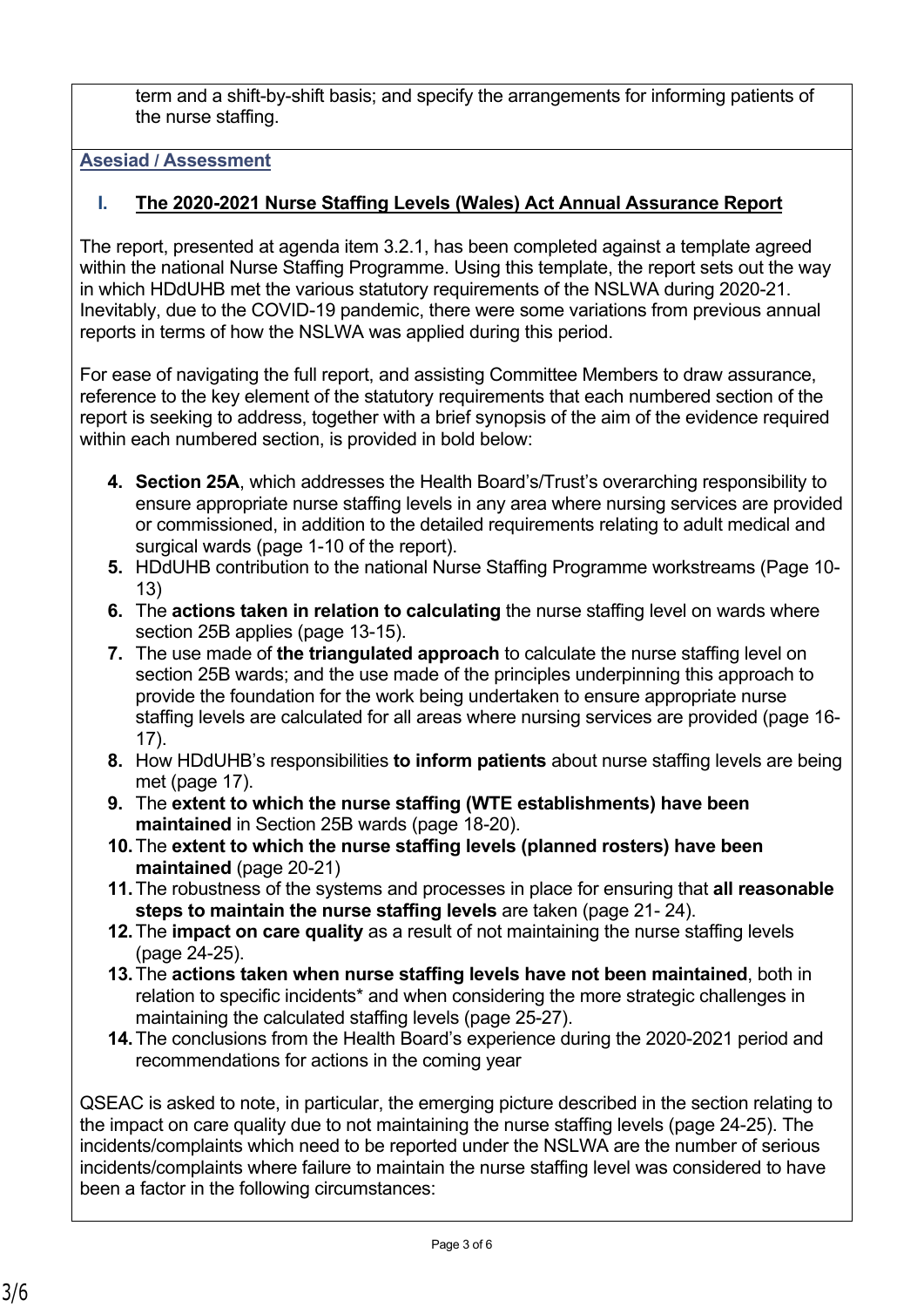- Hospital acquired pressure damage (grade 3, 4 and unstageable).
- Falls resulting in serious harm or death (i.e. level 4 and 5 incidents).
- Medication related never events; and
- Complaints about nursing care.

\*All incidents and complaints included in the report have been scrutinised by the operational teams and the nurse staffing programme team to review whether the nurse staffing levels were maintained at the relevant time. If the nurse staffing level had not been maintained, an assessment of whether it contributed to the harm suffered by the patient has been made and, where it is considered that it did, any lessons that can be learnt and shared from the incident are explored in detail.

#### **II. Three yearly assurance report on compliance with NSLWA 2018-2021: Report for Welsh Government**

The draft statutory report, presented at agenda item 3.2.2, has been produced within a reporting template determined by the national Nurse Staffing Programme. The report aims to summarise the approach that HDdUHB has taken between April  $6<sup>th</sup>$  2018 and April  $5<sup>th</sup>$  2021 in order to meet the various statutory requirements of the NSLWA. Due to the unique circumstances attributed to the COVID-19 pandemic, the challenge of seeking to meet the requirements of the NSLWA has required some themes of the three year reporting period to be reported separately for 2020-2021.

For ease of navigating the full report and assisting Committee Members to draw assurance, reference to the key element of the statutory requirements that each numbered section of the report is seeking to address, together with a brief synopsis of the aim of the evidence required within each numbered section, is provided in bold below:

- 3. Describes the actions taken in response to meeting the Health Board's **overarching responsibility** laid out in **Section 25A** of the NSLWA i.e. to ensure appropriate nurse staffing levels in any area where nursing services are provided or commissioned, (page 1-5 of the report).
- 4. Summarises, through quantitative data presentation, the outcomes from the review and (re)**calculation of the nurse staffing levels** of each ward to which Section 25B has pertained during the reporting period (page 6-8).
- 5. Describes the **specific challenges** in meeting the requirements of the NSLWA for the Section 25B wards during **the COVID-19 period** and how these were addressed by the Health Board (page 8-11).
- 6. Evidences, in order to provide assurance, that **the triangulated approach** has been used to calculate the nurse staffing level on section 25B wards during the reporting period; including how the process has improved over the period (page 11-13).
- 7. Provides quantitative evidence to describe the impact of the (6) biannual review and (re)calculation cycles; and to demonstrate the **extent to which the Whole Time Equivalent (WTE) nurse staffing establishments have been maintained** for the Section 25B wards (page 14-15).
- 8. Describes the progress made during the reporting period in developing and implementing a system through which to capture and monitor **the extent to which the planned rosters have been maintained** for all Section 25B wards (page 15-16).
- 9. Evidences the processes that have been implemented to provide assurance that '**all reasonable steps' have been taken to maintain nurse staffing levels** in Section 25B wards during the reporting period (page 16-20).
- 10.Provides quantitative data to demonstrate the impact on **care quality as a result of not maintaining the nurse staffing levels** (page 21-22).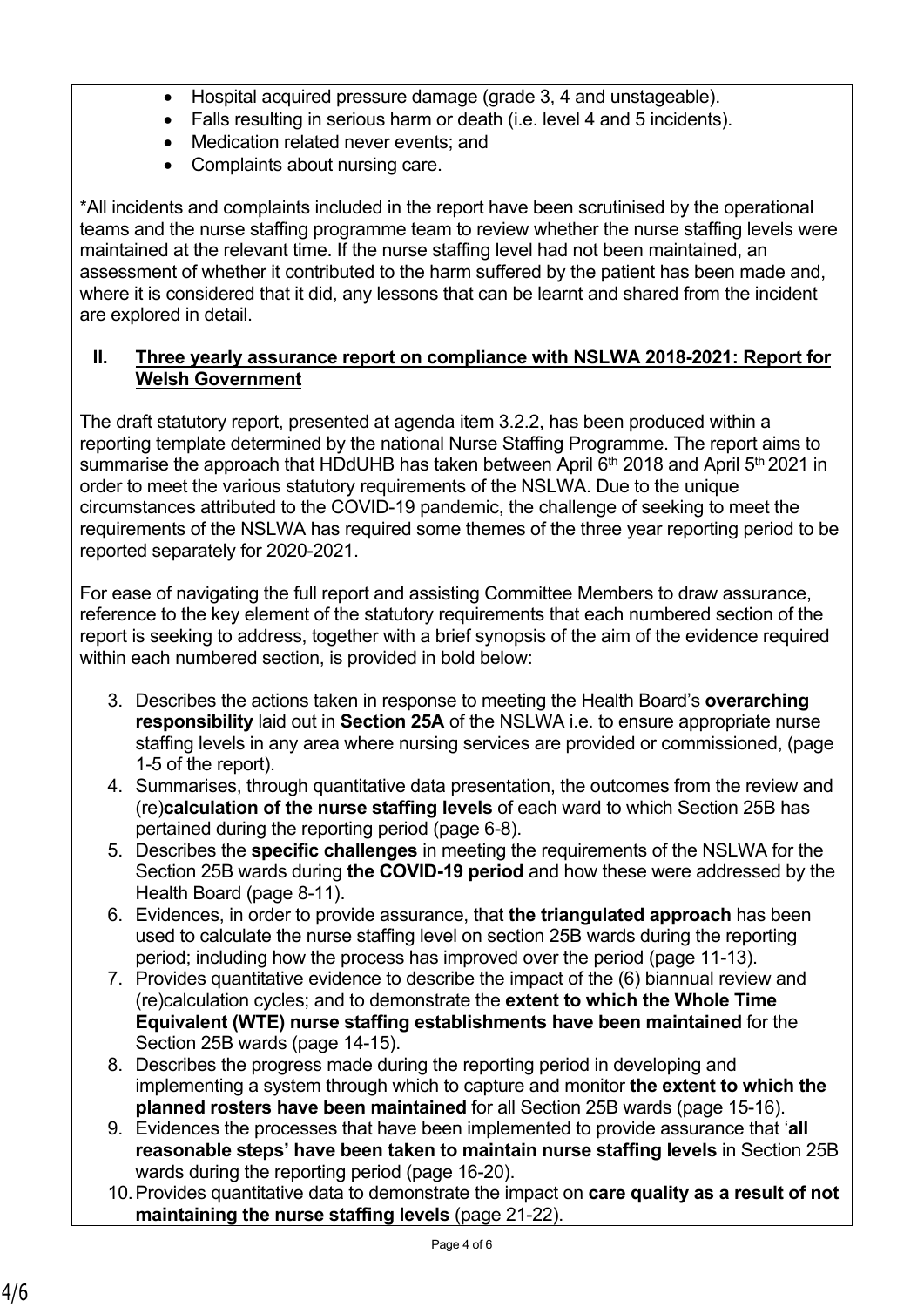- 11.Outlines the **actions taken when nurse staffing levels have not been maintained**, both in relation to specific incidents\* and when considering the more strategic challenges in maintaining the calculated staffing levels (page 22-23).
- 12.Draws conclusions from the Health Board's experience during the 2018-2021 period and makes recommendations for actions that would further enhance the potential (positive) impact that the NSLWA could have on the ability of HDdUHB to provide sensitive care to all its patients during the next three years (page 23-24).

QSEAC is asked to note, in particular, the emerging picture described in the section relating to the impact on care quality due to not maintaining the nurse staffing levels (page 21-22). As described above, the incidents/complaints\* which need to be reported under the NSLWA are the number of serious incidents/complaints where failure to maintain the nurse staffing level was considered to have been a factor in the following circumstances:

- Hospital acquired pressure damage (grade 3, 4 and unstageable).
- Falls resulting in serious harm or death (i.e. level 4 and 5 incidents).
- Medication related never events; and
- Complaints about nursing care

\*All incidents and complaints included in the report have been scrutinised by the operational teams and the nurse staffing programme team to review whether the nurse staffing levels were maintained at the relevant time. If the nurse staffing level had not been maintained, an assessment of whether it contributed to the harm suffered by the patient has been made and, where it is considered that it did, any lessons that can be learnt and shared from the incident are explored in detail.

#### **III. HDdUHB position in preparedness for extension of the second duty of the NSLWA to paediatric inpatient wards**

The template for the report, presented at agenda item 3.2.3, was produced by the national paediatric workstream with the aim of ensuring consistency in the way that the current 'state of preparedness' is reported to Health Boards at this time.

The Health Board's position in relation to the ten significant action points is provided within the Assessment section of the report. This position statement evidences that the work undertaken to date by officers of HDdUHB, both in supporting the developmental work at a national level and the implementation work at a local level, can offer a significant degree of assurance to the Committee that HDdUHB will be able to be fully compliant with the requirements of the NSLWA when the extension commences on October 1<sup>st</sup> 2021.

### **Argymhelliad / Recommendation**

It is recommended that the Committee receive the three reports and take assurance that the necessary processes and reviews have been implemented to demonstrate compliance with the duties of the Nurse Staffing Level (Wales) Act.